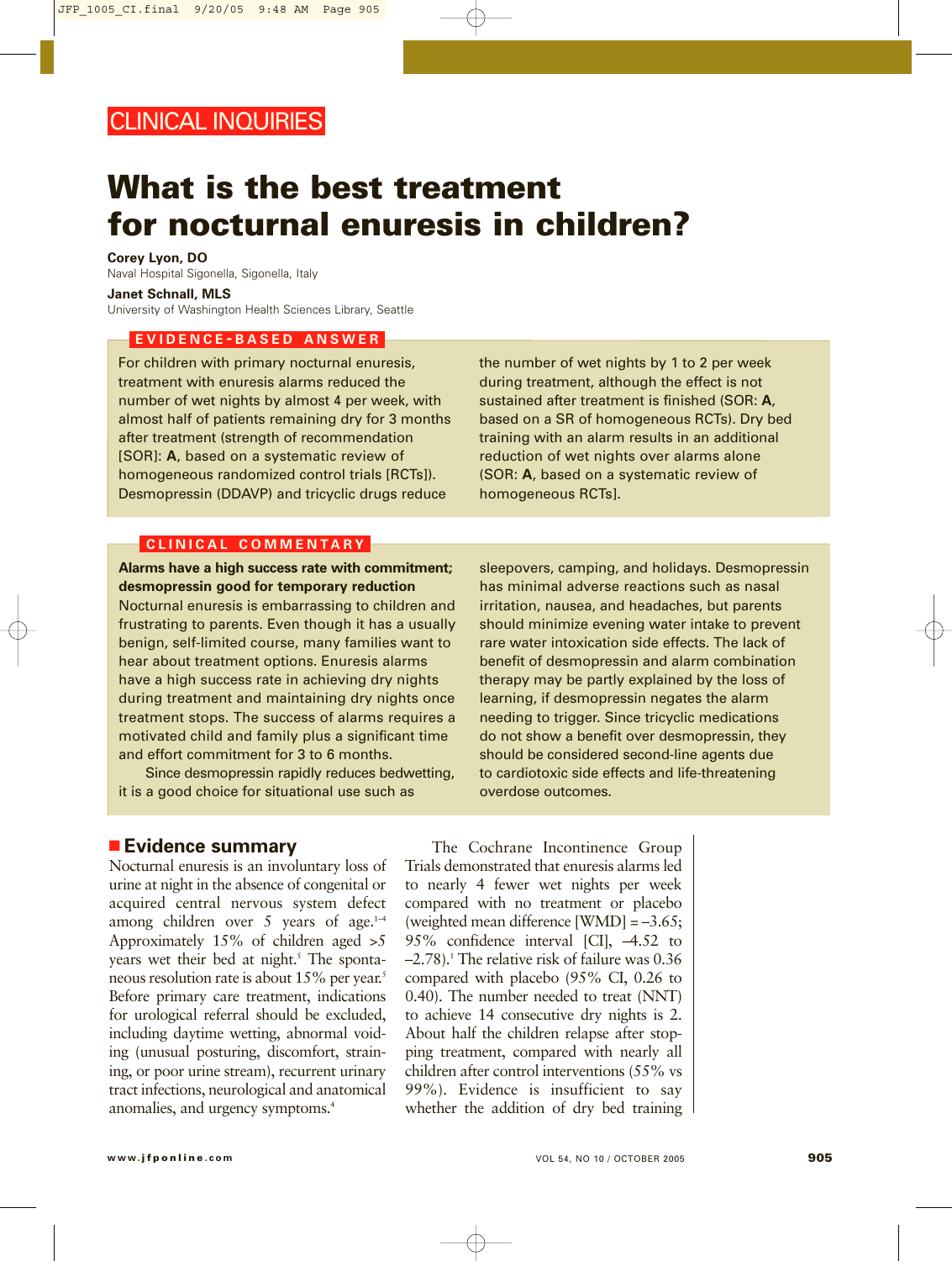| <b>TABLE</b>                                      |                                                                                                                               |
|---------------------------------------------------|-------------------------------------------------------------------------------------------------------------------------------|
| <b>Nocturnal enuresis treatments and efficacy</b> |                                                                                                                               |
| <b>TREATMENT</b>                                  | <b>EFFICACY</b>                                                                                                               |
| Enuresis alarms                                   | • Reduction in 4 wet nights per week<br>• NNT=2 in achieving 14 consecutive dry nights<br>• 50% stay dry after treatment ends |
| Desmopressin                                      | • Reduction in 1 to 2 wet nights per week<br>• NNT=7 in achieving 14 consecutive dry nights<br>• High relapse rate            |
| <b>Tricyclic drugs</b>                            | • Reduction in 1 wet night per week<br>• NNT=6 in achieving 14 consecutive dry nights<br>• High relapse rate                  |
| Dry bed training<br>with an alarm                 | • Mild additional benefit over alarms alone<br>• 38% relapse rate                                                             |

(scheduled awakenings, cleanliness training, social reinforcement, positive practice) improves the outcomes. Alarms that wake the child immediately (vs a time delay) and alarms that wake the child (instead of the parents) were slightly more effective.

A meta-analysis also showed that desmopressin (10-60 µg) at bedtime reduced bedwetting by 1 to 2 nights per week compared with placebo (WMD=1.34; 95% CI, –1.57 to –1.11 with a dose of 20 µg).6 The NNT to achieve 14 consecutive dry nights is 7. However, the data suggest once treatment stops, there is little difference between desmopressin and placebo. Some evidence suggested that a higher dose was more likely to decrease the number of wet nights; however, there was no difference in cure rates. Evidence comparing intranasal with oral administration is insufficient.<sup>2</sup>

In the Cochrane review, children treated with desmopressin had 1.7 fewer wet nights (WMD=1.7; 95% CI, –2.95 to –0.45) in the first week compared with children treated with alarms.<sup>6</sup> However, at the end of 3 months, alarms were associated with 1.4 fewer wet nights per week than children treated with desmopressin (WMD=1.4; 95% CI, 0.14 to 2.66).

Evidence is conflicting for increased efficacy for combining desmopressin with enuresis alarms. There is some limited

evidence that children receiving combination treatment with desmopressin and alarms had fewer wet nights than children treated with alarms and placebo.<sup>6</sup> This combination treatment did not show a benefit with failure rates (not attaining 14 consecutive dry nights) or a statistically significant difference in failure and relapse rates once treatment stopped. In addition, one RCT in which desmopressin nonresponders were supplemented with alarms showed no added benefit in remission rates compared with conditioning alarms plus placebo (51% vs 48% in achieving 28 dry nights).<sup>7</sup> Neither was there added benefit in relapse rates once treatment stopped.

Children treated with tricyclic drugs compared with those treated with placebo had approximately 1 less night of enuresis per week (WMD=1.19; 95% CI, –1.56 to -0.82).8 More children achieved 14 dry nights while on imipramine compared with placebo  $(21\% \text{ vs } 5\%; \text{NNT=6}); \text{how-}$ ever, this advantage was not sustained once treatment finished (96% vs 97% relapsed). Little evidence exists to compare desmopressin with tricyclic drugs.<sup>2,8</sup>

Simple behavior methods may be more effective than no treatment, but there is little evidence for how these methods compare with one another, or with

# **FAST** TRACK

**Alarms reduce the number of wet nights by almost 4 per week; adding dry bed training helps even more**